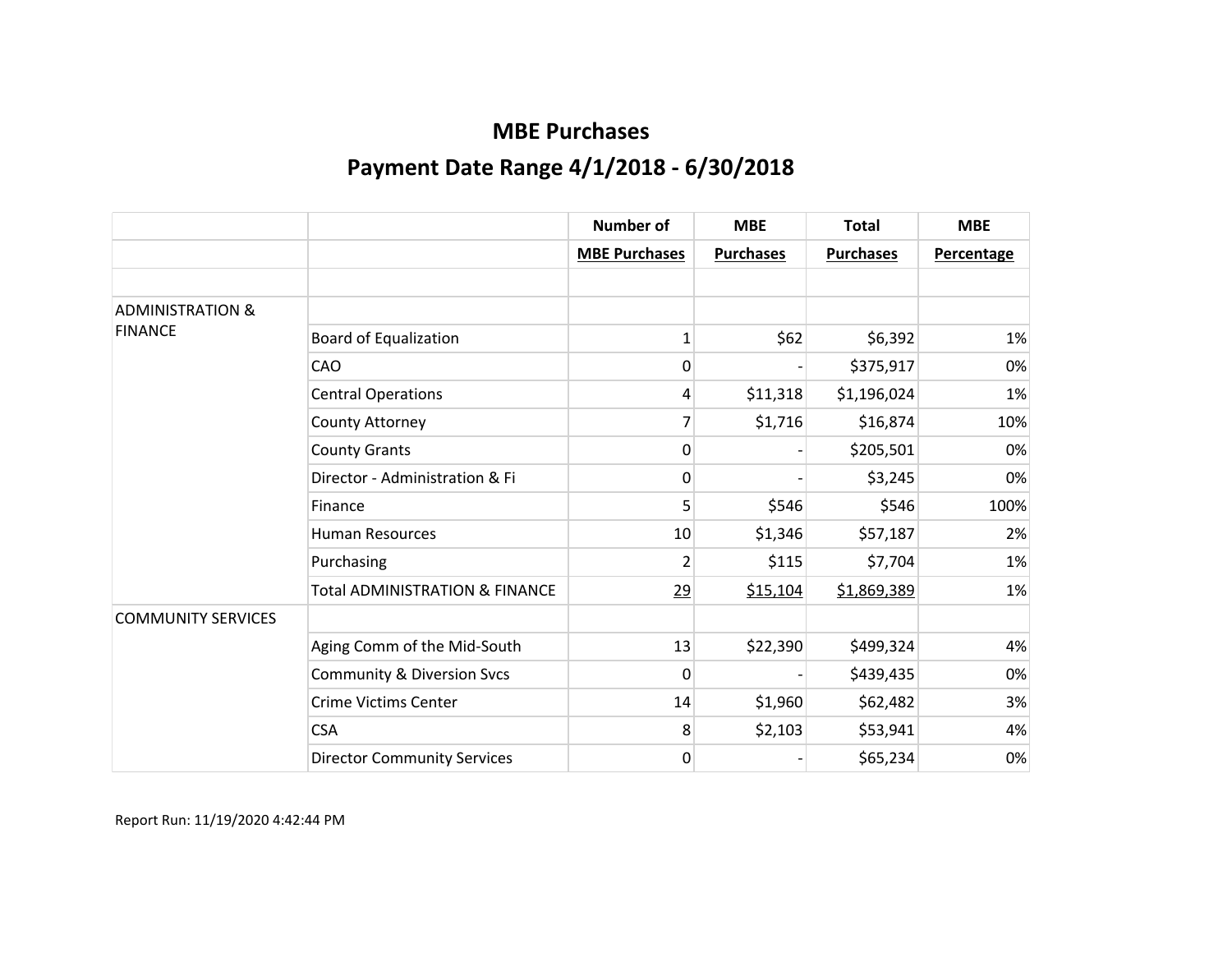| <b>COMMUNITY SERVICES</b> | <b>Pretrial Services</b>             | 0              |          | \$1,507     | 0%  |
|---------------------------|--------------------------------------|----------------|----------|-------------|-----|
|                           | Ryan White                           | 0              |          | \$626,603   | 0%  |
|                           | <b>Total COMMUNITY SERVICES</b>      | 35             | \$26,453 | \$1,748,527 | 2%  |
| <b>CORRECTIONS</b>        |                                      |                |          |             |     |
|                           | <b>Correction Center Facility</b>    | 0              |          | \$6,461     | 0%  |
|                           | <b>Corrections Administration</b>    | 94             | \$58,448 | \$4,038,073 | 1%  |
|                           | <b>Total CORRECTIONS</b>             | 94             | \$58,448 | \$4,044,534 | 1%  |
| <b>EMPLOYEE BENEFITS</b>  |                                      |                |          |             |     |
|                           | Employee Health Insurance            | 0              |          | \$13,738    | 0%  |
|                           | <b>Total EMPLOYEE BENEFITS</b>       | $\overline{0}$ |          | \$13,738    | 0%  |
| <b>HEALTH SERVICES</b>    |                                      |                |          |             |     |
|                           | Admin & Finance - Health Svcs        | 13             | \$1,382  | \$18,269    | 8%  |
|                           | <b>Community Health</b>              | 72             | \$52,134 | \$346,034   | 15% |
|                           | <b>Environmental Health Services</b> | 22             | \$13,298 | \$118,376   | 11% |
|                           | <b>Forensic Services</b>             | 4              | \$6,230  | \$2,025,951 | 0%  |
|                           | Health Planning & Promotion          | 30             | \$17,106 | \$84,363    | 20% |
|                           | <b>Inmate Medical Care</b>           | 0              |          | \$3,353,734 | 0%  |
|                           | <b>Public Health Safety</b>          | 17             | \$1,346  | \$234,632   | 1%  |
|                           | <b>Total HEALTH SERVICES</b>         | <u>158</u>     | \$91,495 | \$6,181,360 | 1%  |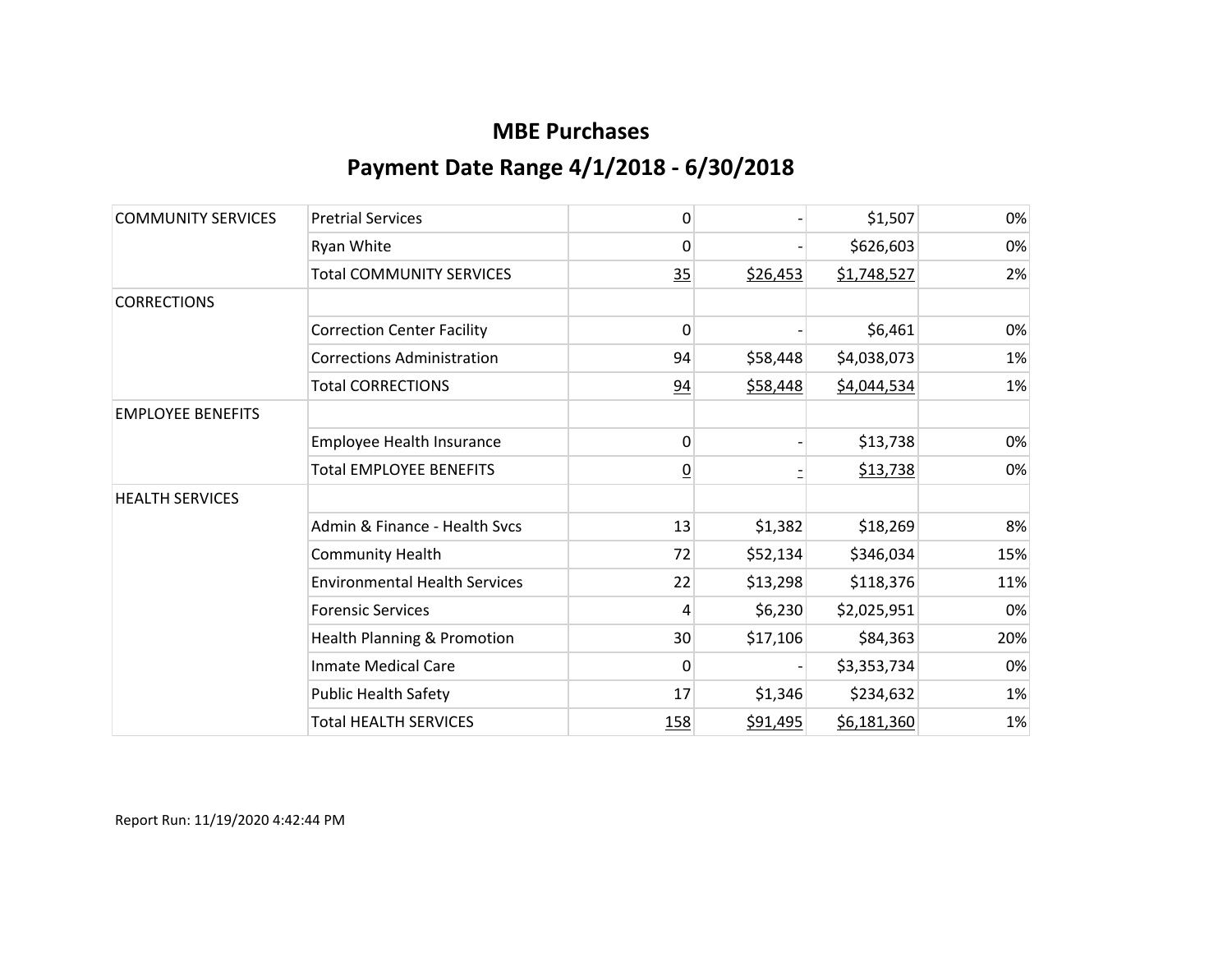| <b>INFORMATION</b><br><b>TECHNOLOGY SERVICE</b> |                                                       |    |           |             |     |
|-------------------------------------------------|-------------------------------------------------------|----|-----------|-------------|-----|
|                                                 | <b>Chief Information Officer</b>                      | 0  |           | \$4,250     | 0%  |
|                                                 | <b>IT Internal Services</b>                           | 3  | \$41,186  | \$592,661   | 7%  |
|                                                 | IT Operations                                         | 40 | \$253,542 | \$927,381   | 27% |
|                                                 | <b>Total INFORMATION TECHNOLOGY</b><br><b>SERVICE</b> | 43 | \$294,728 | \$1,524,292 | 19% |
| <b>JAIL DIVISION</b>                            |                                                       |    |           |             |     |
|                                                 | Jail Administration                                   | 59 | \$77,350  | \$1,462,149 | 5%  |
|                                                 | Jail Programs                                         | 16 | \$6,530   | \$137,079   | 5%  |
|                                                 | Jail Security                                         | 5  | \$2,623   | \$11,285    | 23% |
|                                                 | <b>Total JAIL DIVISION</b>                            | 80 | \$86,503  | \$1,610,513 | 5%  |
| <b>JUDICIAL</b>                                 |                                                       |    |           |             |     |
|                                                 | <b>Attorney General</b>                               | 0  |           | \$40,599    | 0%  |
|                                                 | <b>Chancery Court</b>                                 | 0  |           | \$2,266     | 0%  |
|                                                 | <b>Circuit Court</b>                                  | 11 | \$302     | \$10,613    | 3%  |
|                                                 | <b>Criminal Court</b>                                 | 10 | \$2,407   | \$19,983    | 12% |
|                                                 | <b>General Sessions Court</b>                         | 24 | \$6,542   | \$241,819   | 3%  |
|                                                 | Juvenile Court Clerk                                  | 4  | \$3,776   | \$45,822    | 8%  |
|                                                 | Juvenile Court Judge                                  | 39 | \$21,350  | \$164,454   | 13% |
|                                                 | <b>Probate Court</b>                                  | 3  | \$374     | \$2,950     | 13% |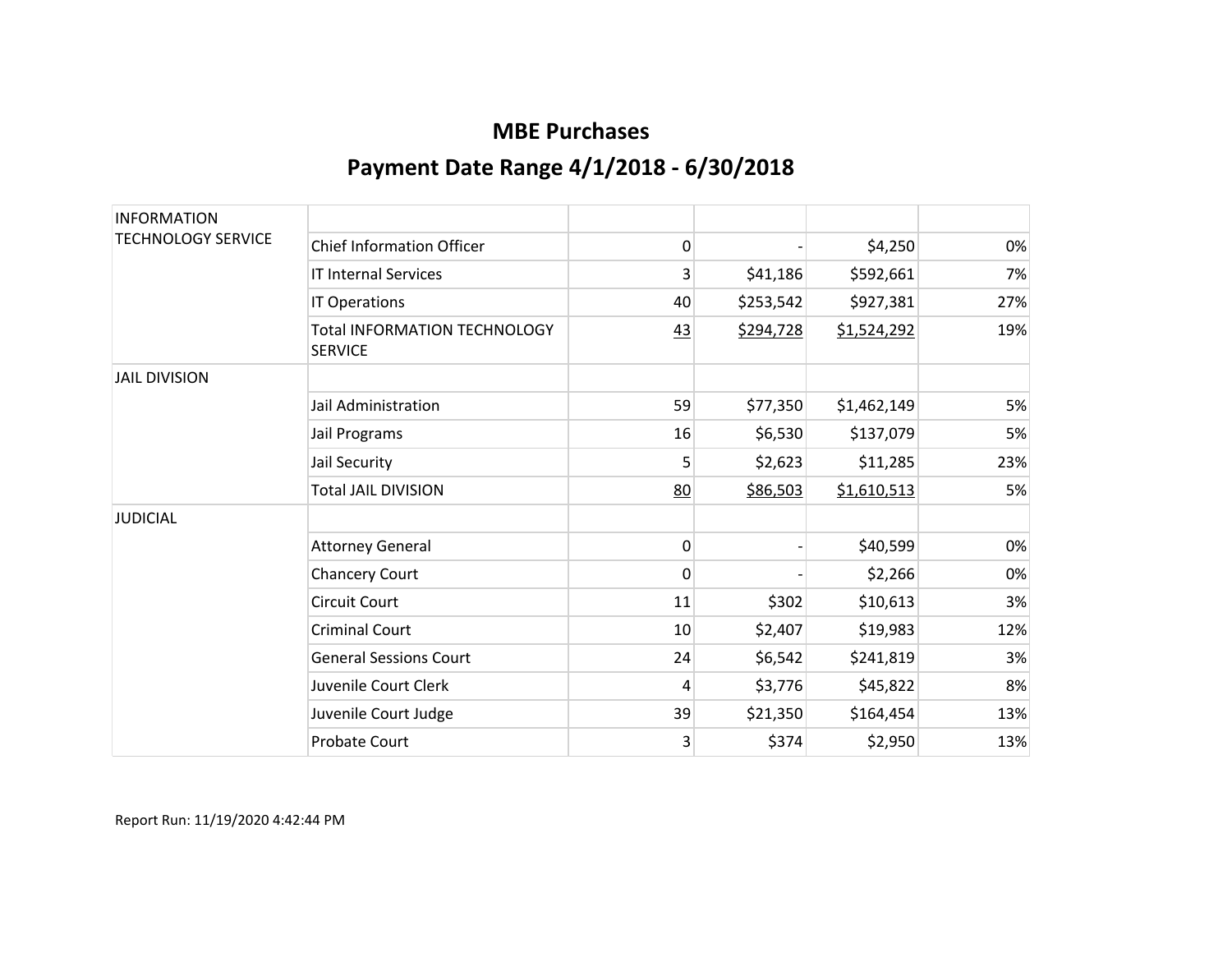| <b>JUDICIAL</b>         | <b>Public Defender</b>              | 24           | \$1,899  | \$10,040  | 19% |
|-------------------------|-------------------------------------|--------------|----------|-----------|-----|
|                         | <b>Total JUDICIAL</b>               | 115          | \$36,651 | \$538,546 | 7%  |
| LAW ENFORCEMENT         |                                     |              |          |           |     |
|                         | <b>Chief Deputy</b>                 | $\mathbf{1}$ | \$745    | \$4,759   | 16% |
|                         | Courts                              | 1            | \$312    | \$41,468  | 1%  |
|                         | <b>Detectives</b>                   | 0            |          | \$3,636   | 0%  |
|                         | Fugitive                            | 0            |          | \$31,505  | 0%  |
|                         | <b>Special Operations</b>           | 9            | \$3,828  | \$203,111 | 2%  |
|                         | Training                            | 6            | \$4,835  | \$169,192 | 3%  |
|                         | Uniform Patrol                      | 1            | \$390    | \$64,557  | 1%  |
|                         | <b>Total LAW ENFORCEMENT</b>        | 18           | \$10,109 | \$518,227 | 2%  |
| OTHER ELECTED OFFICIALS |                                     |              |          |           |     |
|                         | Assessor                            | 1            | \$4,047  | \$159,997 | 3%  |
|                         | <b>County Clerk</b>                 | 15           | \$5,479  | \$36,435  | 15% |
|                         | <b>Election Commission</b>          | 27           | \$49,589 | \$140,508 | 35% |
|                         | <b>Equal Opportunity Compliance</b> | 6            | \$409    | \$12,806  | 3%  |
|                         | Legislative Operations              | 1            | \$108    | \$41,849  | 0%  |
|                         | Register                            | 7            | \$807    | \$37,269  | 2%  |
|                         | Trustee                             | 4            | \$7,618  | \$279,175 | 3%  |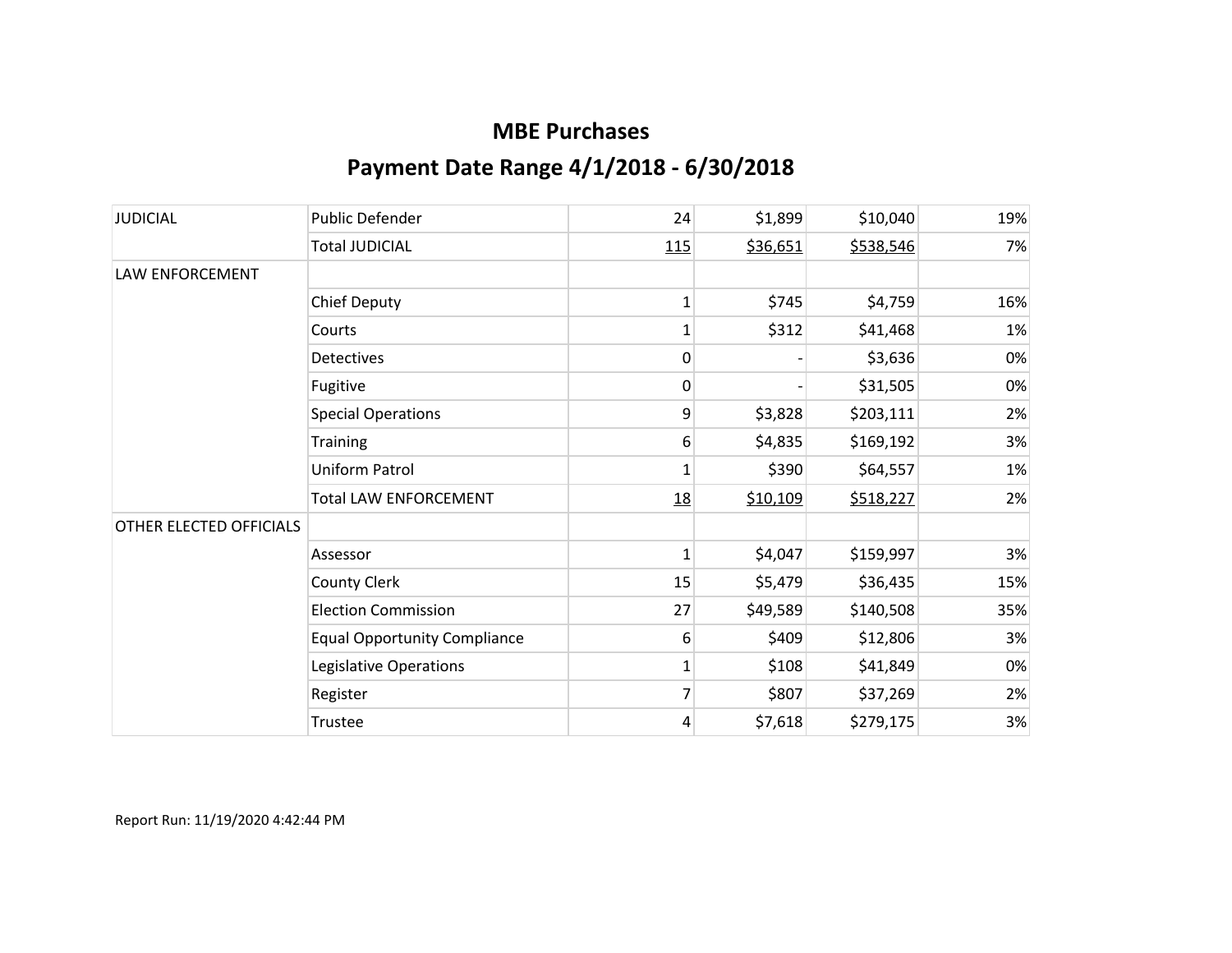|                       | OTHER ELECTED OFFICIALS Total OTHER ELECTED OFFICIALS | 61           | \$68,056  | \$708,039   | 10%                     |
|-----------------------|-------------------------------------------------------|--------------|-----------|-------------|-------------------------|
| Other Offices         |                                                       |              |           |             |                         |
|                       | <b>Central Operations</b>                             | 1            | \$12,862  | \$120,605   | 11%                     |
|                       | Courts                                                | 3            | \$87,197  | \$321,456   | 27%                     |
|                       | Director & Staff-Public Works                         | 3            | \$149,673 | \$463,166   | 32%                     |
|                       | <b>Support Services</b>                               | 3            | \$30,622  |             | 841729752254<br>382000% |
|                       | <b>Total Other Offices</b>                            | 10           | \$280,353 | \$905,227   | 31%                     |
| <b>PLANNING &amp;</b> |                                                       |              |           |             |                         |
| <b>DEVELOPMENT</b>    | Admin & Finance - Health Svcs                         | 0            |           | \$1,567     | 0%                      |
|                       | <b>Codes Enforcement</b>                              | 11           | \$11,006  | \$114,863   | 10%                     |
|                       | Director - Planning & Developm                        | 0            |           | \$8,132     | 0%                      |
|                       | Housing                                               |              | \$87,375  | \$546,150   | 16%                     |
|                       | <b>Regional Services</b>                              | 1            | \$126     | \$74,833    | 0%                      |
|                       | <b>Resilience Department</b>                          | 3            | \$43,134  | \$416,473   | 10%                     |
|                       | <b>Total PLANNING &amp; DEVELOPMENT</b>               | 22           | \$141,641 | \$1,162,018 | 12%                     |
| <b>PUBLIC WORKS</b>   |                                                       |              |           |             |                         |
|                       | Director & Staff-Public Works                         | $\mathbf{0}$ |           | \$788       | 0%                      |
|                       | <b>Environmental Programs</b>                         | 0            |           | \$126,797   | 0%                      |
|                       | <b>Fire Department</b>                                | 22           | \$25,538  | \$341,650   | 7%                      |